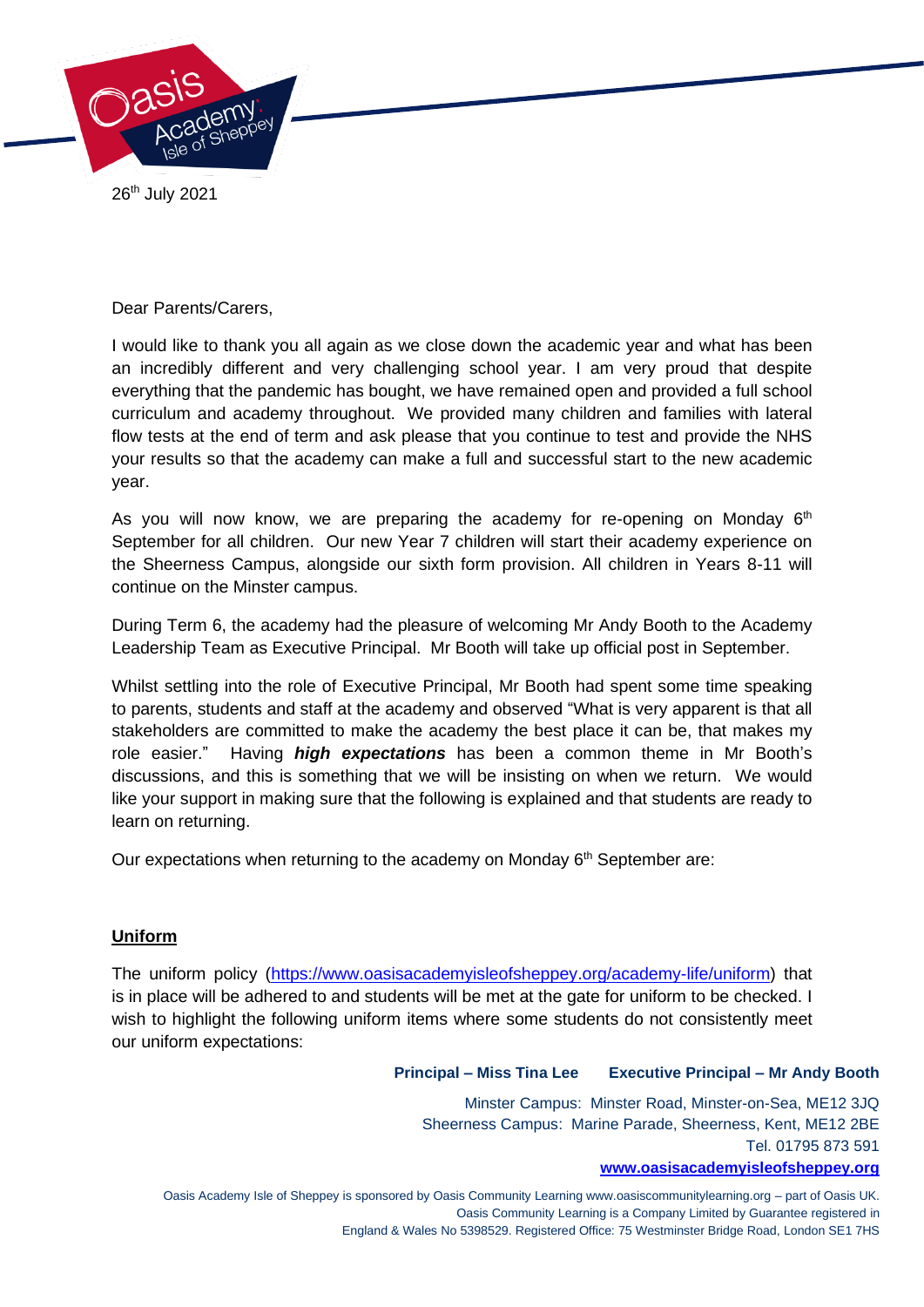

- Plain black skirt Non stretch material and appropriate length for school setting
- Black leather formal school shoes No trainers or canvass shoes (Nike Airforce, Converse, Vans etc.)
- Proper outdoor coat No hoodies must be worn; these will be confiscated immediately. The same applies to caps
- Non-unform sweatshirts/jumpers worn under/instead of the compulsory academy blazer. The academy blazer is a compulsory item and worn at all times.

Students who do not wear the correct academy uniform will be in isolation for the day or until the uniform is corrected.

# **PE kit**

This is also an expectation of the academy and consequences will be given if not worn or incorrect:

- **PE kit:** The compulsory academy PE kit is the **academy** *branded blue sports top and shorts for both girls and boys*.
- Additional, non-compulsory, items available to purchase from the Academy are joggers, track pants for boys, leggings for girls, and a red base layer for Years 8-11. All items can be purchased from the academy uniform shop on the Minster Campus.

### **Jewellery and make up**

- Nail varnish, nail art and/or false nails are not allowed and will need to be taken off or the student will be placed in isolation until this is done.
- False eye lashes are not allowed
- Any items of jewellery will be confiscated and stored in the school safe until a parent/carer can collect it.
- Facial piercings and piercing retainers are not permitted.

### **Mobile Phones**

There is no need for a mobile phone particularly as all students will now be given an iPad to work with. The academy has not accepted mobile phone use for a long time, and this continues. We have a 'not seen' policy; if a mobile phone is seen it will be asked for and confiscated. It will only be given back to the parent/carer when they come to the academy to collect it. This is new for September and so early notification is being given to you as we close this year.

### **Principal – Miss Tina Lee Executive Principal – Mr Andy Booth**

Minster Campus: Minster Road, Minster-on-Sea, ME12 3JQ Sheerness Campus: Marine Parade, Sheerness, Kent, ME12 2BE Tel. 01795 873 591

#### **[www.oasisacademyisleofsheppey.org](http://www.oasisacademyisleofsheppey.org/)**